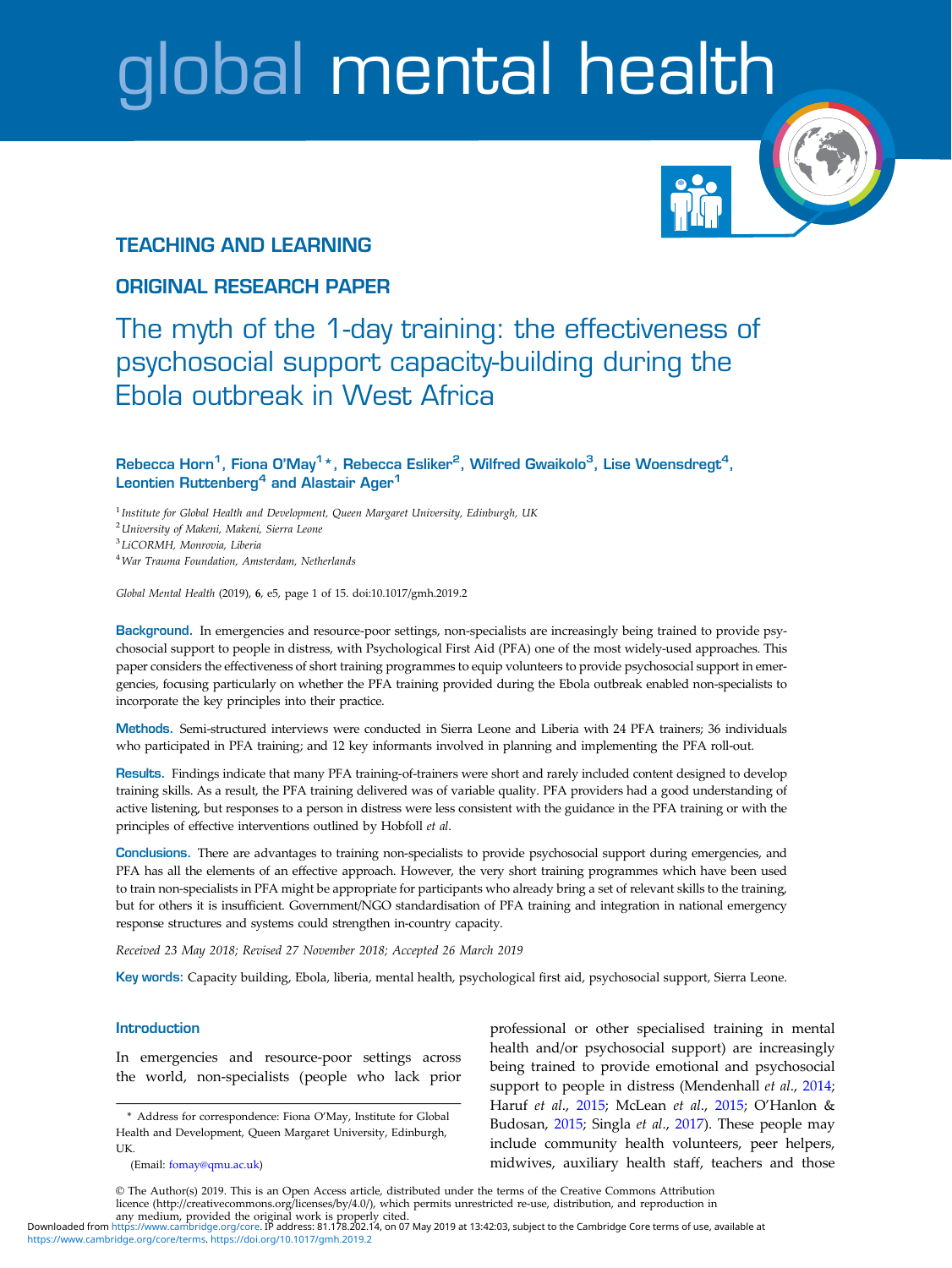

without a professional service role but who are active and respected within their communities, such as religious leaders and community leaders (McLean et al., [2015\)](#page-11-0).

The training-of-trainer (ToT) model is widely used to build mental health and psychosocial support (MHPSS) capacity in humanitarian situations (Baron, [2006\)](#page-11-0). This can be successful but also has disadvantages. There is a risk of the material becoming diluted or misrepresented as successive groups of trainers provide trainings, and 'in a field as varied, dynamic, and nuanced as mental health (and psychosocial support), certain concepts are bound to be lost through misunderstanding or the chosen focus of a particular trainer, and when that trainer has not been exposed to a full education in mental health (and psychosocial support), some key ideas or approaches may go missing' (Haruf et al., [2015:](#page-11-0) 15).

# Psychological first aid

An example of an approach to MHPSS in emergencies which makes significant use of non-specialists is Psychological First Aid (PFA). Although the term has been used since the 1940s, PFA in its current, most widely used form emerged in 2011, when the World Health Organisation, War Trauma Foundation, and World Vision published a PFA guide for fieldworkers and accompanying training materials. It aims to facilitate recovery in the aftermath of a disaster or crisis by reducing initial distress, helping affected individuals to meet their basic needs and connect with social supports and services, providing information, and fostering short- and long-term adaptive functioning and coping.

This version of PFA is based on a systematic review commissioned by WHO (Bisson & Lewis, [2009\)](#page-11-0), which showed that there was little evidence for some of the most commonly-used approaches to supporting people who had experienced very distressing events, and, indeed, that some widely used approaches could be harmful. Although the review found an absence of direct evidence for formal interventions to support those involved in a traumatic event, they were able to identify some characteristics of good interventions, drawing in particular on two resources. One was a Delphi study conducted to develop the European Network for Traumatic Stress's (TENTS) Guidelines on psychosocial care following disasters (Bisson & Tavakoly, [2008](#page-11-0)). The second was a paper by Hobfoll et al. ([2007\)](#page-11-0), which reports on the conclusions of a panel of international experts on the study and treatment of those exposed to disaster and mass violence. Hobfoll et al. put forward five general principles for successful interventions or policies, which were supported by the empirical literature and which the authors termed 'evidence – informed.' These principles underpin the PFA approach, as outlined in [Table 1](#page-2-0).

Since 2011, the PFA approach has been widely adopted by organisations and government bodies responding to emergencies (Church of Sweden, [2018](#page-11-0)). WHO and others have made comprehensive training materials available and advise that the training can be delivered in 1 day to anybody who is in a position to offer early assistance to affected individuals. Currently, there has been no systematic study of the PFA approach in emergency settings. There is a general acknowledgement of a need to learn more about its effectiveness in such settings (e.g. Schulz & Forbes, [2013;](#page-11-0) Church of Sweden, [2018\)](#page-11-0), and build the evidence base for the practical application of PFA.

# The Ebola outbreak in Sierra Leone and Liberia

In 2014 an outbreak of the Ebola Virus Disease (EVD) began in a number of West African countries, including Sierra Leone and Liberia. Ebola is a highly contagious virus, with an extremely high mortality rate. As of April 2016, Sierra Leone had reported 14 124 cases of suspected, probable and confirmed EVD and 3956 deaths; Liberia had reported 10 678 cases and 4810 deaths (CDC, [2016](#page-11-0)).

PFA formed a central part of the psychosocial response to the EVD outbreak in both Sierra Leone and Liberia. WHO et al. ([2014\)](#page-12-0) produced an adapted version of the PFA Guide and training materials specifically for use with populations affected by Ebola. A wide range of people was trained to providing psychosocial support using the PFA approach, including health care workers, community leaders, teachers, and social workers.

The aim of the study reported here is to understand how the PFA approach was used during the Ebola outbreak in Sierra Leone and Liberia, and to learn lessons from this which can be applied in other emergency contexts to strengthen the psychosocial support offered by first responders.

# **Methodology**

In each country, data collection was led by a research coordinator (third and fourth authors) who recruited the research assistants locally. In Sierra Leone, four research assistants were recruited who both conducted and transcribed the interviews. In Liberia, four research assistants were recruited to conduct interviews, plus four transcribers. The data collection process was supported by the lead researcher (first author) who trained the research assistants and transcribers, and provided additional supervision and support to research coordinators, research assistants and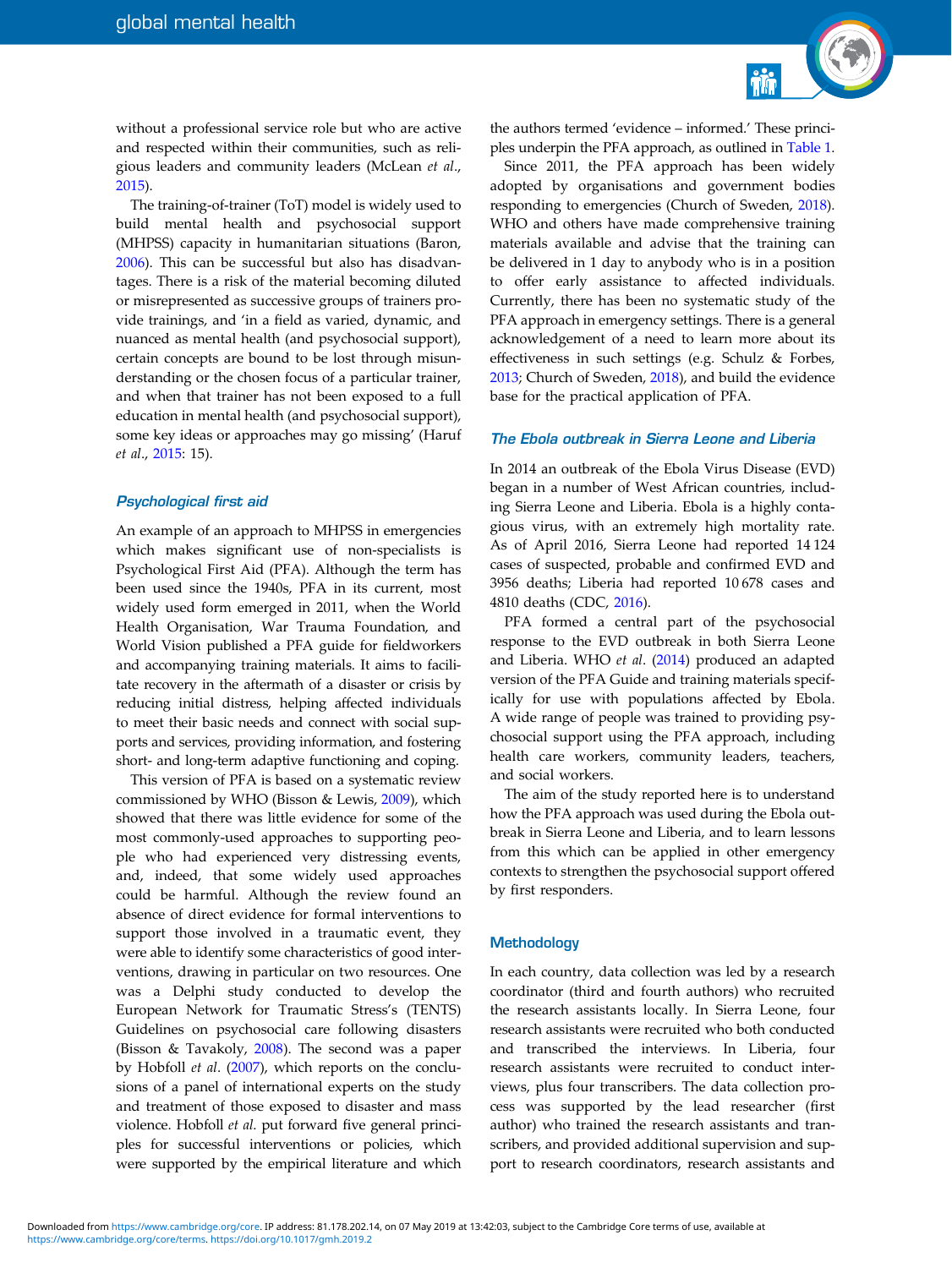

| Principle                                         | Description                                                                                                                                                                                                                                                                                                                                                                                                                                                                                                                                                                                                                                                                                                                                                                                                               | Integration into PFA approach                                                                                                                                                                                                                                                                                                                                                       |  |  |
|---------------------------------------------------|---------------------------------------------------------------------------------------------------------------------------------------------------------------------------------------------------------------------------------------------------------------------------------------------------------------------------------------------------------------------------------------------------------------------------------------------------------------------------------------------------------------------------------------------------------------------------------------------------------------------------------------------------------------------------------------------------------------------------------------------------------------------------------------------------------------------------|-------------------------------------------------------------------------------------------------------------------------------------------------------------------------------------------------------------------------------------------------------------------------------------------------------------------------------------------------------------------------------------|--|--|
| Promote sense of safety                           | Ensure that the affected person is in a safe place and<br>has the information they need to keep themselves<br>safe, including clear and accurate information<br>about the situation. Information about the welfare<br>of relatives is also important.                                                                                                                                                                                                                                                                                                                                                                                                                                                                                                                                                                     | Creating and maintaining a safe environment is a<br>theme throughout the PFA approach in terms of<br>physical safety, ensuring that the person feels<br>safe and comfortable during their interaction<br>with the PFA provider and that they have access<br>to relevant information.                                                                                                |  |  |
| Promote calming                                   | Prolonged anxiety can lead to further psychological<br>and physical problems, and have negative effects<br>on decision-making, interpersonal relationships,<br>and daily functioning. An effective approach to<br>people in distress includes helping the individual<br>to develop the skills to achieve a relaxed state (e.g.<br>breathing exercises) and providing accurate<br>information about normal reactions to distressing<br>events.<br>Effective interventions also include facilitating<br>problem-focused coping, which involves assisting<br>and guiding individuals to break down a problem<br>into small, manageable units. This not only reduces<br>problems but also increases a sense of control<br>(promoting self-efficacy) and provides<br>opportunities for small achievements (promoting           | The PFA approach includes 'comforting people<br>and helping them to feel calm' (p3) through<br>staying close to them, not pressuring them to<br>talk, listening if they do want to talk, and using<br>various calming techniques such as<br>encouraging them to focus on their breathing. It<br>also includes helping people to identify and<br>prioritise their most urgent needs. |  |  |
| Promote sense of self-<br>and collective efficacy | hope).<br>The sense that one can cope with events has been<br>found to be beneficial for recovery after distressing<br>experiences, so a key element of an effective<br>approach is a focus on imparting skills to the<br>individual and/or reminding them of their ability<br>to cope with difficulties. Self-efficacy does not<br>imply that the individual solves their problems<br>alone, rather that they are able to link into<br>resources both within themselves and outside<br>themselves in order to address their concerns.<br>People need to be linked to external resources in<br>order to meet their needs but also require the skills<br>to meet their goals and the feeling that they have<br>the capacity to take action in the future. The related<br>skills, beliefs, and resources mutually influence | The PFA approach emphasises the importance of<br>'help[ing] people to help themselves and to<br>regain control of their situation' (p24). It<br>includes a focus on helping people to identify<br>and use positive coping strategies that have<br>benefited them in the past and identifying<br>existing supports in their lives.                                                   |  |  |
| Promote connectedness                             | each other.<br>There is a compelling body of evidence on the<br>central importance of social support and sustained<br>attachments to loved ones and social groups in<br>combating stress and strengthening psychosocial<br>wellbeing. Good social networks enable<br>information to be communicated, plus a range of<br>social support activities to take place including<br>practical problem solving, emotional support and<br>sharing experienced and helpful coping strategies.<br>'This, in turn, can lead to a sense of community<br>efficacy' (Hobfoll et al., 2007: 296).                                                                                                                                                                                                                                         | Connecting with loved ones and social supports<br>is a key element of the PFA approach.<br>Suggested actions include ensuring that<br>families are kept together; helping people<br>connect with friends and relatives; connecting<br>people with their spiritual community; and<br>bringing affected people together to help each<br>other.                                        |  |  |

<span id="page-2-0"></span>Table 1. Five principles of effective interventions (Hobfoll et al., [2007](#page-11-0)) and their relationship with PFA approach (WHO, War Trauma Foundation, World Vision manual, [2011](#page-12-0))

(Continued)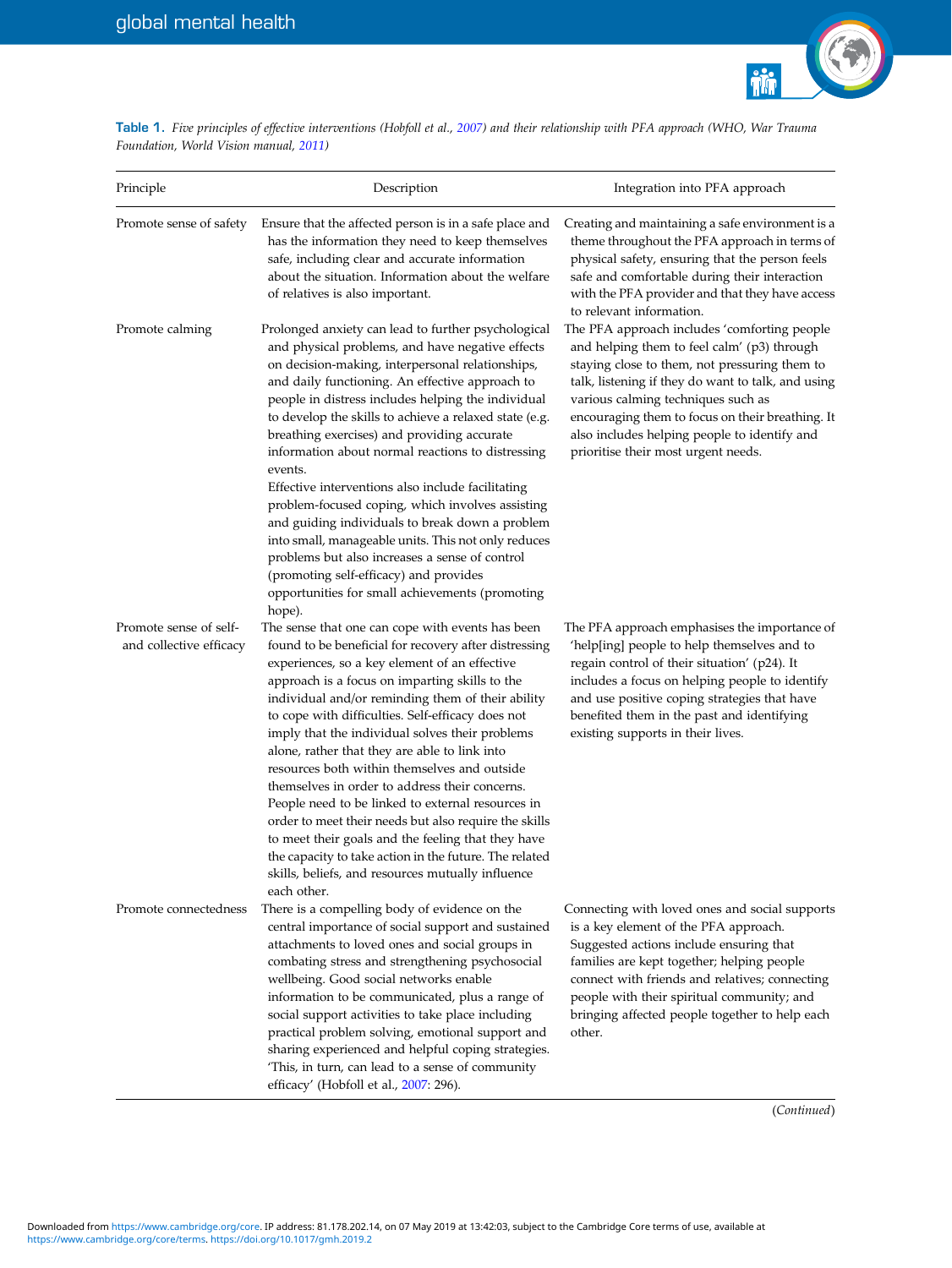Table 1 (cont.)



| Principle    | Description                                                                                                                                                                                                                                                                                                                                                         | Integration into PFA approach                                                                                                                                                                                                                                                                                                         |  |  |
|--------------|---------------------------------------------------------------------------------------------------------------------------------------------------------------------------------------------------------------------------------------------------------------------------------------------------------------------------------------------------------------------|---------------------------------------------------------------------------------------------------------------------------------------------------------------------------------------------------------------------------------------------------------------------------------------------------------------------------------------|--|--|
| Promote hope | There is strong evidence for the importance of<br>retaining hope after distressing events, with those<br>who are able to do so showing more positive<br>outcomes. Hope can be promoted at an individual<br>level by focusing on people's strengths, by<br>psychoeducation which normalises people's<br>responses, and by encouraging positive coping<br>behaviours. | Whilst promoting hope is not explicitly part of<br>the PFA approach, a focus on people's strengths<br>and ability to cope with difficulties is a theme<br>which runs throughout the guidance. There is<br>also a section on spirituality, which notes how<br>faith and religion can give a sense of hope in the<br>midst of a crisis. |  |  |

transcribers during the first week of data collection. The lead researcher and the research coordinators conducted the key informant interviews.

Individual interviews were conducted with:

- (a) Individuals who had been trained as PFA trainers during the EVD outbreak and had subsequently delivered PFA training to others (referred to as 'trainers').
- (b) Individuals who had participated in PFA training during the EVD outbreak and had subsequently used the PFA approach in their work (referred to as 'providers').
- (c) Individuals who played a role in planning and implementing the roll-out of PFA as part of the overall EVD response in Sierra Leone or Liberia (referred to as 'key informants').

# **Recruitment**

In both countries, participants were selected through a purposive sampling technique to represent key strata of those trained to provide PFA training during the acute and early recovery stages of the emergency. Organisational representation, gender, age, urbanrural settings, and professional background were considered during the selection process. The inclusion criteria were:

- Received TOT training in PFA between 1 April 2014 and 31 March 2016 in Liberia
- Provided PFA training to other stakeholders during this time
- A formally recognised PFA trainer

In Sierra Leone, trainers were recruited using an existing 4Ws Mapping document compiled by IASC ([2012\)](#page-11-0). The Sierra Leone research coordinator and research assistant contacted all agencies that had provided PFA ToTs during the period of interest. Those who responded were provided with more detailed information regarding the interviews and invited to participate.

In Liberia, mental health supervisors in each county supported the selection of participants. Once a potential participant was identified, he/she was contacted by trained data collectors to verify his/her participation in PFA training. He/she was then provided with information about the study and invited to take part. If he/ she agreed, two research assistants sat with him/her to conduct the interview.

The selection of key informants focused on those people who were involved in the MHPSS element of the EVD response in Sierra Leone and Liberia, so had specialist knowledge relating to the roll-out of PFA in that context. Unfortunately, many of the key individuals had since left West Africa and could not be interviewed. Interviews were conducted September– October 2016.

# Interviews with PFA trainers

Semi-structured interviews were conducted with 23 trainers (15 in Sierra Leone and 8 in Liberia; see [Table 2](#page-4-0) for demographic details). These interviews explored how PFA training was delivered during the EVD crisis, whether fidelity to the original model was maintained, and the trainers' reflections on the process of rolling out the training (Appendix 1).

# Interviews with PFA providers

Interviews were conducted with 36 providers (17 in Sierra Leone and 19 in Liberia, see [Table 2\)](#page-4-0) to explore how the PFA approach was understood and used by those who were trained (Appendix 2). Interviews with both trainers and providers were conducted in either English or an agreed local language.

All interviews were audio recorded, with the permission of participants.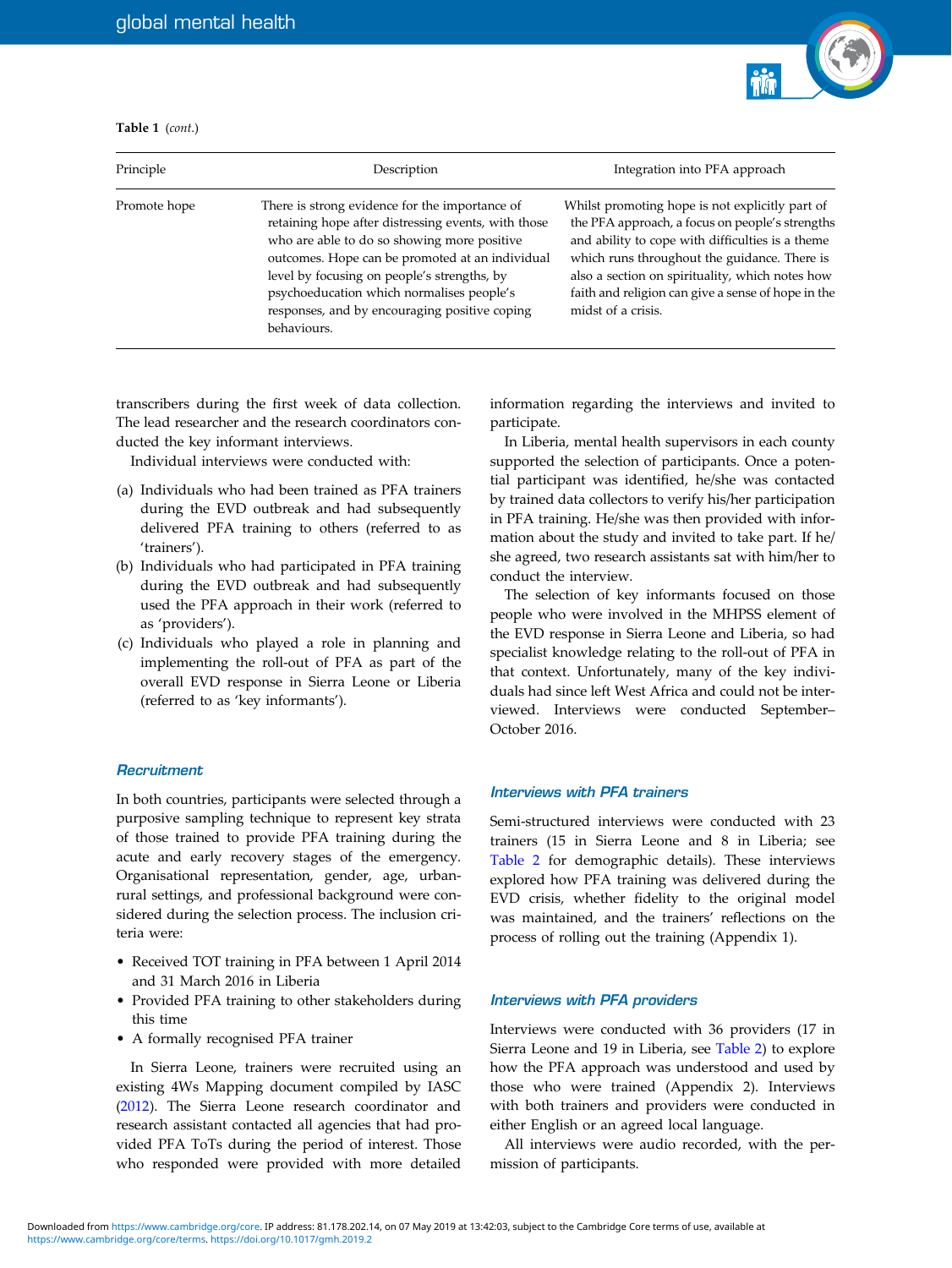#### **Table 2.** Description of respondents

[https://www.cambridge.org/core/terms.](https://www.cambridge.org/core/terms) <https://doi.org/10.1017/gmh.2019.2>

<span id="page-4-0"></span>Downloaded from https://www.cambridge.org/core. **IP address: 81.178.202.14, on 07 May 2019 at 13:42:03, subject to the Cambridge Core terms of use, available at<br>https://www.cambridge.org/core/terms. https://doi.org/10.1017** Downloaded from [https://www.cambridge.org/core.](https://www.cambridge.org/core) IP address: 81.178.202.14, on 07 May 2019 at 13:42:03, subject to the Cambridge Core terms of use, available at

| Id               | Country      | Location                | Gender      | Sector      | Role/Position at time of PFA training | Setting         | Years in practice |
|------------------|--------------|-------------------------|-------------|-------------|---------------------------------------|-----------------|-------------------|
| <b>Trainers</b>  |              |                         |             |             |                                       |                 |                   |
| SL T 01          | Sierra Leone | Freetown                | F           | Health      | SRN/Mental health nurse               | Urban           | 8                 |
| $SL_T_02$        | Sierra Leone | Freetown                | M           | Health      | Child protection manager              | Urban           | 10                |
| $SL_T_03$        | Sierra Leone | Freetown                | $\mathbf F$ | Health      | Mental health nurse                   | Urban           | 8                 |
| $SL_T_04$        | Sierra Leone | Freetown                | F           | Health      | Administrator                         | Mix urban/rural | $\overline{4}$    |
| $SL_T_05$        | Sierra Leone | Freetown                | M           | Health      | Mental health nurse                   | Urban           | 3                 |
| $SL_T_06$        | Sierra Leone | Freetown                | M           | Health      | Mental health nurse                   | Rural           | 3                 |
| $SL_T_07$        | Sierra Leone | Freetown                | M           | Health      | Professional counsellor               | Urban           | 26                |
| $SL_T_08$        | Sierra Leone | Makeni                  | M           | Health      | Community health coach                | Mix urban/rural | 6                 |
| $SL_T_09$        | Sierra Leone | Makeni                  | M           | Social work | Senior Social Officer                 | Urban           | $\overline{2}$    |
| $SL_T_10$        | Sierra Leone | Makeni                  | F           | Education   | Volunteer provider PFA                | Urban           | n/a               |
| $SL_T_11$        | Sierra Leone | Kenema                  | F           | Health      | Mental health nurse                   | Urban           | $\sqrt{2}$        |
| $SL_T_12$        | Sierra Leone | Bo                      | $\mathbf F$ | Health      | Safe and Dignified Burial Team        | Mix urban/rural | $\mathbf{1}$      |
| $SL_T_13$        | Sierra Leone | Bo                      | $\mathbf F$ | Health      | Safe and Dignified Burial Team        | Mix urban/rural | 2                 |
| $SL_T14$         | Sierra Leone | Bo                      | $\mathbf F$ | Health      | Safe and Dignified Burial Team        | Urban           | 15                |
| $SL_T_15$        | Sierra Leone | <b>Bo</b>               | M           | Social work | Regional Disaster Officer             | Urban           | $\overline{2}$    |
| $L_T$ _01        | Liberia      | Montserrado County      | F           | Health      | Mental health Nurse                   | Urban           | $\overline{4}$    |
| $L_T_{04}$       | Liberia      | Montserrado County      | $\rm F$     | Health      | Mental health clinician               | Urban           | 11                |
| $L_T$ _06        | Liberia      | Montserrado County      | M           | Health      | Mental health clinician               | Urban           | 3                 |
| $L_T07$          | Liberia      | Montserrado County      | $\rm F$     | Community   | Community volunteer                   | Urban           | $\overline{2}$    |
| $L_T$ _08        | Liberia      | Grand Cape Mount County | $\mathbf F$ | Health      | Nurse                                 | Rural           | 9                 |
| $L_T$ 09         | Liberia      | Margibi County          | $\mathbf F$ | Health      | Mental Health Supervisor/Nurse        | Urban           | $\overline{4}$    |
| $L_T11$          | Liberia      | Montserrado County      | M           | Health      | Psychosocial Focal Point for MOH      | Urban           | $\overline{7}$    |
| $L_T12$          | Liberia      | Montserrado County      | M           | Health      | Nurse/MHC                             | Mix urban/rural | $\overline{4}$    |
| <b>PROVIDERS</b> |              |                         |             |             |                                       |                 |                   |
| $SL_P_01$        | Sierra Leone | Freetown                | M           | Social work | Social worker                         | Urban           | 2                 |
| $SL_P_02$        | Sierra Leone | Freetown                | M           | Health      | Clinical Health Officer               | Rural           | 8                 |
| $SL_P_03$        | Sierra Leone | Freetown                | M           | Social work | Child Protection Officer              | Rural           | 5                 |
| $SL_P_04$        | Sierra Leone | Freetown                | M           | Social work | Social worker                         | Urban           | 3                 |
| $SL_P_08$        | Sierra Leone | Makeni                  | M           | Social work | Social worker                         | Urban           | $\sqrt{5}$        |
| $SL_P_09$        | Sierra Leone | Makeni                  | M           | Education   | Volunteer social worker               | Urban           | 12                |
| $SL_P_11$        | Sierra Leone | Kenema                  | M           | Health      | Lab technician                        | Unknown         | Unknown           |
| $SL_P_12$        | Sierra Leone | Kenema                  | F           | Health      | Lab technician                        | Urban           | Unknown           |
| $SL_P_13$        | Sierra Leone | Kenema                  | M           | Social work | Social mobiliser                      | Mix urban/rural | 2                 |
| $SL_P_14$        | Sierra Leone | Kenema                  | M           | Social work | Volunteer social worker               | Urban           | 10                |

(Continued)



歌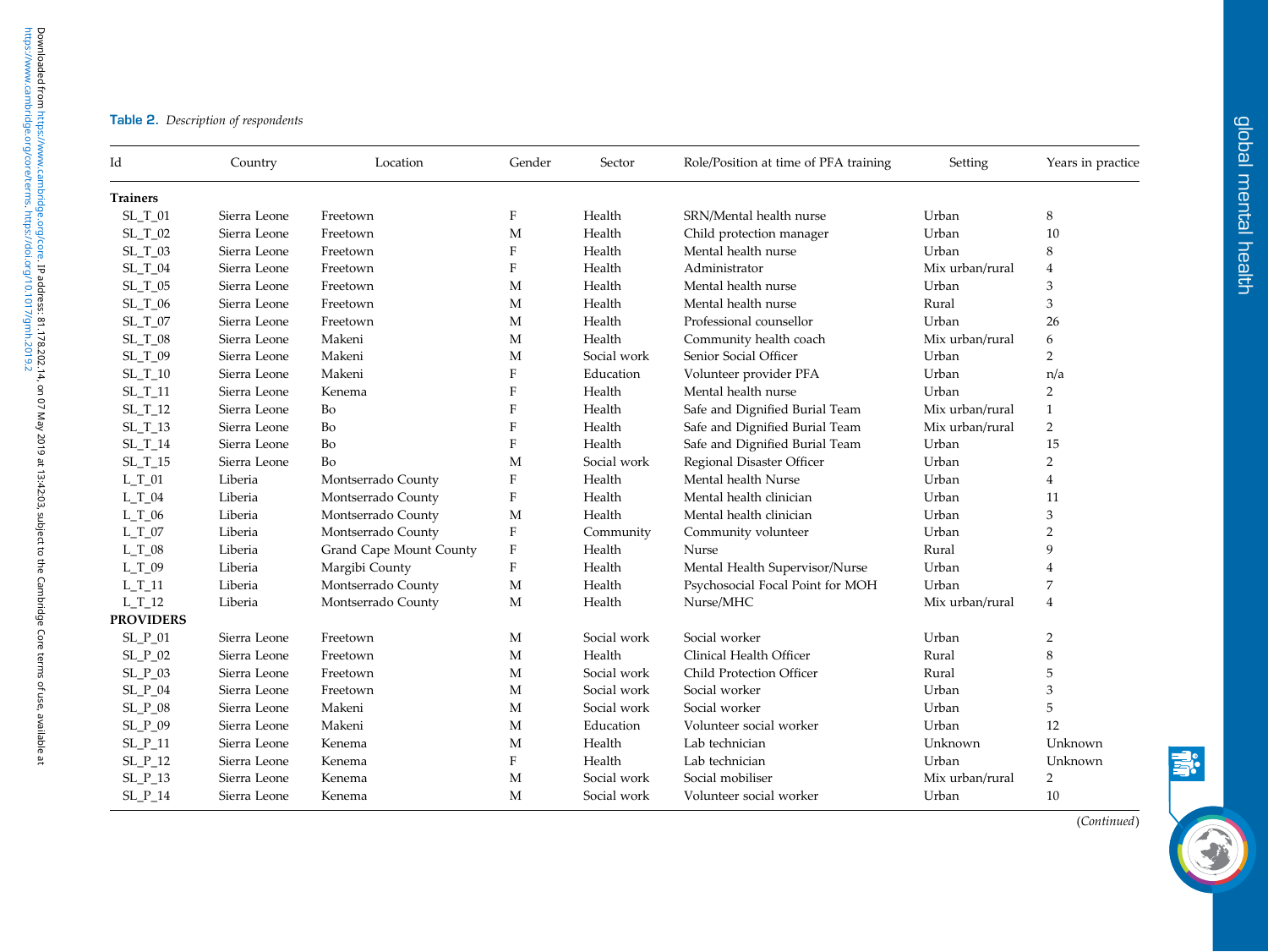#### Table 2 (cont.)

| Id         | Country      | Location             | Gender | Sector      | Role/Position at time of PFA training | Setting         | Years in practice |
|------------|--------------|----------------------|--------|-------------|---------------------------------------|-----------------|-------------------|
| $SL_P_15$  | Sierra Leone | Kenema               | M      | Community   | Rural Chief Ebola Task Force          | Rural           | 2                 |
| $SL_P_16$  | Sierra Leone | Kenema               | F      | Health      | Social mobiliser                      | Rural           | 5                 |
| $SL_P_18$  | Sierra Leone | Kenema               | M      | Community   | <b>DHMT PSS</b> team                  | Unknown         | $\overline{2}$    |
| $SL_P_19$  | Sierra Leone | Bo                   | М      | Health      | Safe and Dignified Burials            | Mix urban/rural | 1                 |
| $SL_P_2$   | Sierra Leone | Bo                   | М      | Health      | Safe and Dignified Burials            | Urban           | 3                 |
| $SL_P_21$  | Sierra Leone | Bo                   | М      | Social work | Regional Child Justice Officer        | Mix urban/rural | 2                 |
| SL_P_22    | Sierra Leone | Kenema               | М      | Social work | Anti Human Trafficking Officer        | Urban           | 3                 |
| $L_P_02$   | Liberia      | Margibi              | F      | Education   | Teacher                               | Urban           | 9                 |
| $L_P_03$   | Liberia      | Montserrado County   | F      | Health      | Social Worker                         | Mix urban/rural | $\overline{2}$    |
| $L_P_04$   | Liberia      | Montserrado County   | M      | Health      | Social Worker                         | Urban           | 6                 |
| $L_P$ _05  | Liberia      | Margibi County       | M      | Community   | Community Leader                      | Urban           | 2                 |
| $L_P$ _06  | Liberia      | Margibi County       | М      | Education   | Teacher                               | Urban           | 16                |
| $L_P_07$   | Liberia      | Grand Cape Mount Co. | M      | Education   | Teacher                               | Urban           | 10                |
| $L_P$ _08  | Liberia      | Margibi County       | F      | Health      | Nurse/RN                              | Rural           | 3                 |
| $L_P$ _09  | Liberia      | Margibi County       | F      | Health      | Midwife                               | Urban           | $\overline{2}$    |
| $L_P_10$   | Liberia      | Grand Cape Mount     | M      | Health      | Nurse                                 | Rural           | $\overline{4}$    |
| $L_P11$    | Liberia      | Montserrado County   | F      | Education   | Care Giver                            | Rural           | 5                 |
| $L_P_13$   | Liberia      | Montserrado County   | F      | Health      | Social Worker                         | Mix urban/rural | 6                 |
| $L_P_14$   | Liberia      | Margibi County       | M      | Education   | Teacher                               | Urban           | 5                 |
| $L_P_15$   | Liberia      | Margibi County       | M      | Education   | Teacher                               | Urban           | 3                 |
| $L_P_{16}$ | Liberia      | Grand Cape Mount Co. | F      | Education   | Teacher                               | Rural           | 15                |
| $L_P_{17}$ | Liberia      | Grand Cape Mount Co. | M      | Education   | Teacher                               | Rural           | 10                |
| $L_P_{18}$ | Liberia      | Montserrado County   | F      | Health      | Nurse/MHC                             | Urban           | 8                 |
| $L_P_19$   | Liberia      | Margibi County       | F      | Health      | Nurse                                 | Rural           | 5                 |
| L P 20     | Liberia      | Grand Cape Mount Co. | F      | Health      | PA                                    | Rural           | $\mathbf{1}$      |
| $L_P_21$   | Liberia      | Montserrado County   | F      | Social Work | Social Worker                         | Urban           | 5                 |

[https://www.cambridge.org/core/terms.](https://www.cambridge.org/core/terms) <https://doi.org/10.1017/gmh.2019.2>

3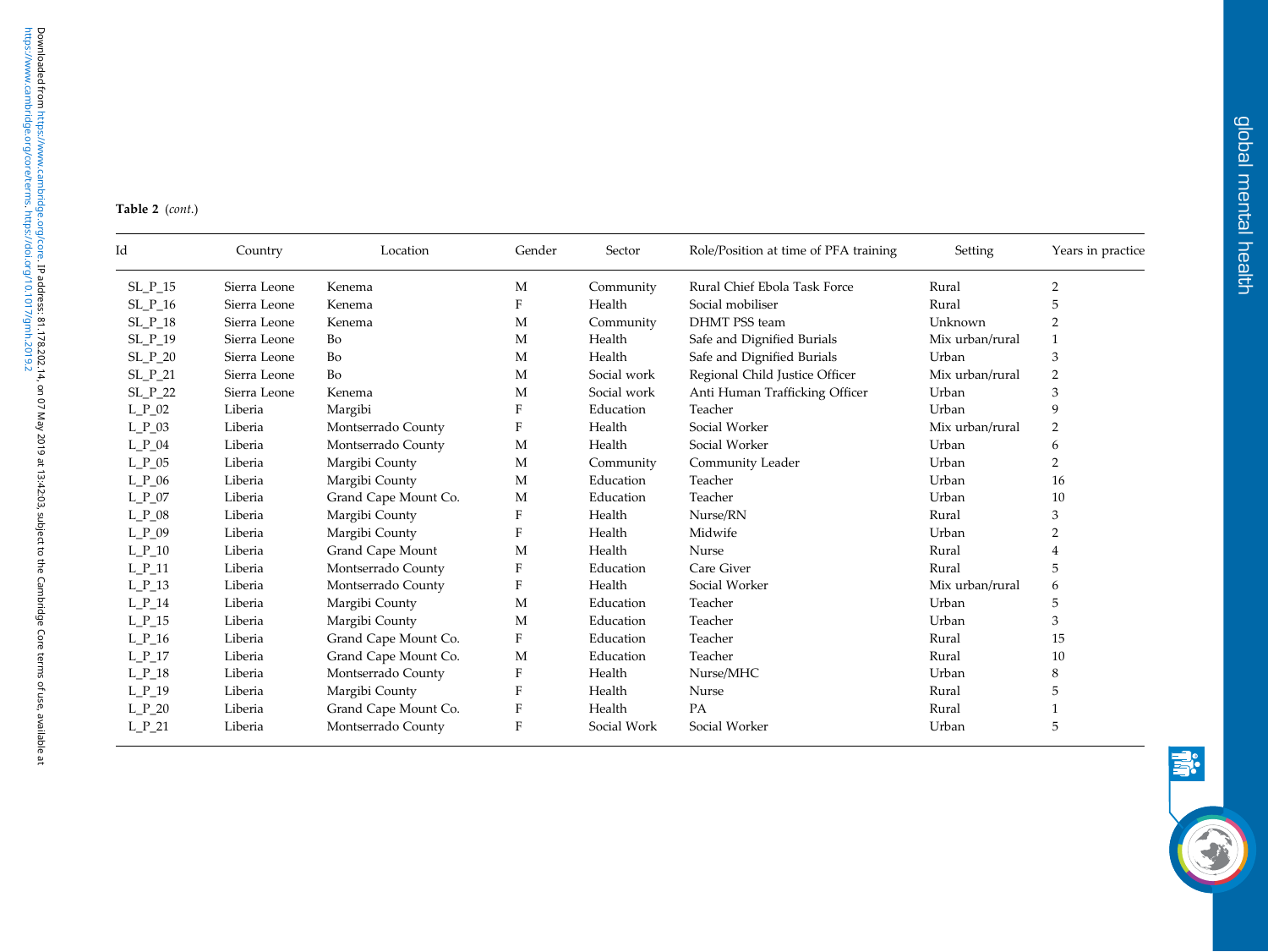

Interviews were conducted in English with 14 key informants, and audio recorded (six in Sierra Leone and eight in Liberia), in order to understand how PFA was rolled out during the EVD outbreak in Sierra Leone and Liberia, including the perceived strengths of the approach, the challenges experienced, and ways in which the PFA approach was adapted for the context.

Five key informants (three female, two male) were interviewed in Sierra Leone, plus one interview was conducted through Skype with a key informant (female) who is now working outside Sierra Leone. Four key informants for Sierra Leone worked for government Ministries at the time of the EVD outbreak and two worked for the World Health Organisation (WHO).

Six key informant interviews were conducted in Liberia, two of which engaged two participants (two male and six female). Four key informants in Liberia worked for government Ministries at the time of the EVD outbreak; two for WHO and two for UNICEF.

# **Analysis**

The voice recordings were transcribed in English, and the transcripts then checked against the voice recording. The first author developed a coding scheme involving three levels with which excerpts of the data could be labelled. The first was based on the broad themes around which the interview questions were organised (e.g. provider reflections on PFA training). The second level focused on issues covered within each theme (e.g. within 'provider reflections on PFA training' the second level codes included provider training needs; selection process; training content and methods; supervision; refresher training). The third level related to the content of the interview data on each particular issue (e.g. within 'provider reflections on PFA training/supervision' the third level codes were 'supervision positive', 'supervision negative' and 'supervision recommendations'). The lead researcher then worked with two other analysts (second and fifth authors) to trial the coding scheme, discuss discrepancies, and make modifications. The final round of testing indicated a high degree of agreement among coders (intraclass correlation = 0.80 or above), following which all three coders worked on coding the transcripts using the on-line analysis package, Dedoose. Once the coding was complete, the same team worked on the data analysis. The draft results were shared with and discussed by the entire research team at a workshop in January 2017, following which they were revised and finalised.



# **Ethics**

This study was given favourable ethical approval by Queen Margaret University Edinburgh Research Ethics Committee, the Office of the Sierra Leone Ethics and Scientific Review Committee, and the University of Liberia Pacific Institute for Research Review Board (UL-PIRE).

# **Results**

# Cultural adaptation of the PFA approach

As noted above, the PFA facilitators' guide was adapted for the Ebola situation (WHO et al., [2014](#page-12-0)). In Liberia, this manual was used by all the organisations whose representatives were spoken to for this study. The content itself was perceived to be appropriate and not to require adaptation. Trainers said the only modifications they made to the material were in terms of language and adapting the role plays and other exercises to be suitable for the group being trained. Although the original manual was used to deliver PFA training, additional emphasis was given to safe entry into communities, self-care, and active listening skills. These elements were felt to be especially important in the Liberia context during the EVD outbreak.

In Sierra Leone, there was a difference between the training delivered under the mandate of the Ministry of Health and that delivered under the mandate of the Ministry of Social Welfare, Gender and Children's Affairs. The PFA training delivered by organisations associated with the Ministry of Health was based primarily on the PFA manual (EVD version) but was integrated into a broader training programme. The other issues incorporated into this training programme included stress management, and medical issues related to EVD (e.g. the management procedure). The Ministry of Health felt that the PFA manual (EVD version) was appropriate in terms of content and did not make any adaptations apart from wording and language. Organisations and agencies working in partnership with the Ministry of Social Welfare, Gender and Children's Affairs used an adapted training manual, which included a 95-min session on PFA. The PFA element of the training package was based closely on the WHO et al. ([2014\)](#page-12-0) manual but was greatly reduced to fit into the 95-min time slot. The emphasis on safe entry into the community, active listening, and selfcare which was evident in Liberia, was also present in the PFA trainings delivered in Sierra Leone.

There was agreement amongst respondents that the PFA manual (EVD version) was appropriate and did not require adaptation in terms of its general content. However, several noted the need to ensure that the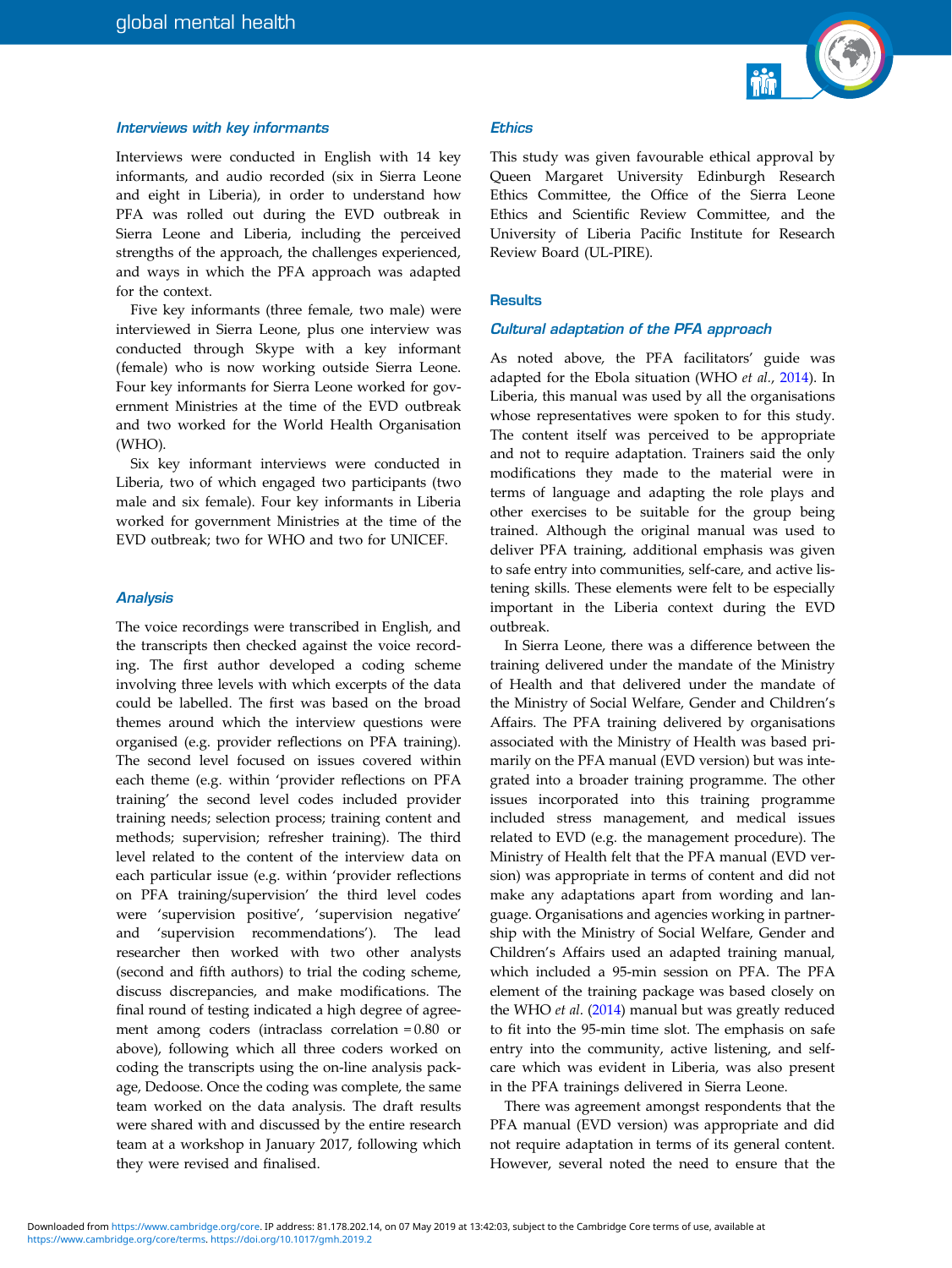

training was culturally appropriate in terms of community entry, how to approach a distressed individual, and in the language and case studies used.

'We talked about the respect of the culture, we talked about how it influences our behaviour, we talked about how it prevents other positive things from happening; we talked about how we as a group can adopt a positive behaviour in addressing some of those issues that may not be hurtful to that culture'. (Trainer, Liberia)

# Rolling out PFA training during the EVD outbreak

In both Sierra Leone and Liberia there was some delay in identifying the EVD outbreak as an 'emergency'. This resulted in confusion over how to organise the response, and where psychosocial support and PFA fitted in. As the EVD crisis developed, many new organisations arrived and began providing services, creating challenges for coordination and making it difficult to control the quality of the trainings being delivered. There were instances of poor-quality trainings being offered, and of the same people being trained multiple times by different organisations.

'It was diluted, people would do different things and call it PFA, and that was not PFA … Later on a lot of other organisations started training, we don't know what methods they were using, somebody would say 'we are going to use PFA', they would do two hours, three hours' (Key informant, Liberia).

It was not always possible to find people with existing skills in psychosocial support who could be trained as PFA trainers, and the ToTs were shorter than would ideally be the case because it was difficult to take people out of the work environment for long. The limited training time had an impact on quality. For example, some short ToTs did not include any content on how to plan and deliver a training session. There was considerable variation in whether trainers received supervision as they delivered their first PFA training courses to others, or refresher training after they had started to train others.

Most of the PFA providers interviewed had been selected for training because their role involved contact with distressed individuals, but some were selected because they were working in very distressing situations and were in need of emotional support themselves. In the absence of any kind of stress management programmes, they were selected for PFA training to help them learn ways to cope with the situation they were working in.

Most providers said they received some form of supervision after they participated in the PFA training, and around half said they participated in refresher training, but the nature and quality of both the supervision and refresher training varied considerably. The

providers who had not received supervision would have welcomed it, and trainers also felt that it was necessary.

'This will help everybody to know where the gaps are because if you have been trained and are not being supervised, you just continue to go you think that all is well. Probably there might be a gap you don't know and if you would have been supervised the gap will be filled' (Trainer, Liberia)

'If you only come and train me today and you go, never to come and monitor what I'm doing, whether it's right or not, it means that your training is in vain' (Provider, Liberia).

# Effectiveness of the PFA training

The data are discussed here in relation to Hobfoll et al.'s [\(2007](#page-11-0)) five key principles. These key principles relate essentially to the 'responding' part of the PFA approach, rather than the information-gathering elements (preparing, observing, listening). Yet, it is important to note that the 'listening' element of the PFA approach was perceived as particularly important when responding to a person in distress. Most providers were clear on the elements of active listening, such as not interrupting, allowing the person to tell their story in their own way, and showing through non-verbal behaviour and minimal responses that one is paying attention.

'We had been taught that the person opens up to you to the extent that you provide the encouragement. You should not direct the discussion to tell the person to, for example, skip to the end of the story. No. Even though you might come in occasionally but you can only come in relation to what the person has already told you. That would give the person the encouraging thought to continue' (Provider, Sierra Leone).

However, there was less consistency with the guidance in the PFA training when it came to the way in which providers said they responded to people in distress, as discussed below.

# Promote sense of safety

There was a clear focus on safety, due to the EVD context in which responders were very aware of the life-or-death situation they were working in. PFA providers understood the need to ensure their own safety and that of the people they were supporting and would do so both through practical means and by providing information.

# Promote calming

The 'calming' element of the PFA approach was described as particularly important during the EVD outbreak since people paralysed by fear and panic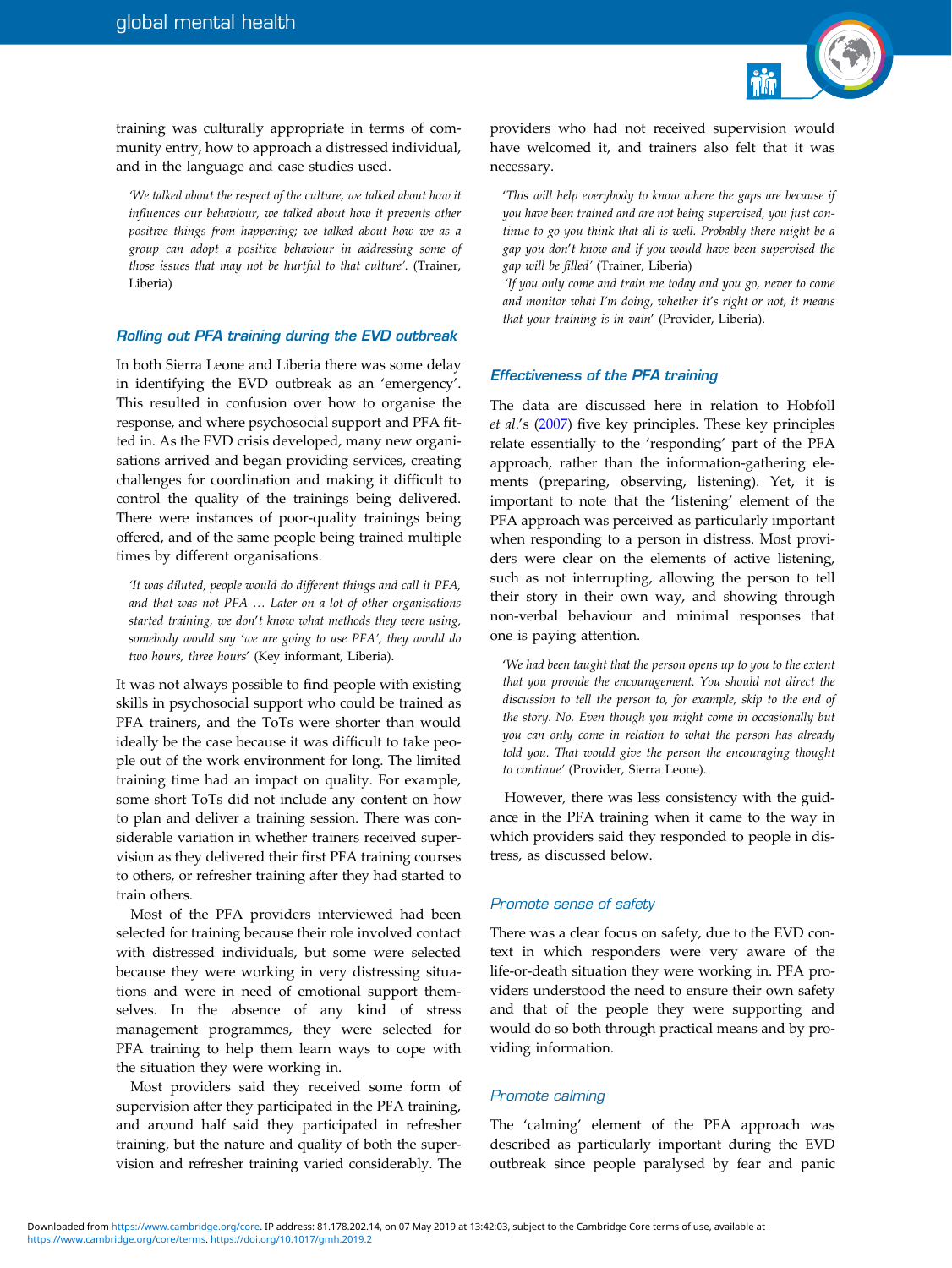

tended to make bad decisions and potentially expose themselves and others to EVD.

'Psychological first aid, and psychosocial support in general was the crux of helping people to overcome the fear, which is what was stopping people from making good health decisions. So we were sent in when families refused to stay under observation. We were sent in when families refused to give up someone, they were hiding someone who was a contact' (Key informant, Liberia).

Our data show that the PFA providers in Sierra Leone and Liberia recognised the need to calm the individuals they were supporting. However, they rarely described the approaches recommended in the PFA training, such as grounding techniques, relaxation techniques, or helping the individual to break down problems into small units and address these issues one by one (which also helps to promote self-efficacy). More commonly, they tried to calm people down by reassuring them, telling them that things would be fine, and by giving stories of other individuals who have experienced similar situations.

'We talk to him that what happened to him wasn't nobody's doing but God so let him have the faith that it's Gods doing, we at times cherish things which are not approved by God so let him exercise patience and look up to God, He will give him another good wife that can bear him other children' (Provider, Sierra Leone).

'You tell the person that, 'My friend you are not the only one facing stigma. I am facing stigma too. Maybe mine is even worse than yours.' He would say, 'No, mine is worse.' Then you will be able to explain your situation to him. You can then come up with a scenario not necessarily true just to cajole him and even add that you faced a worse issue than he did. In my case I told him the issues I faced at the workplace, in the home and even in the community. That way I was able to convince him' (Provider, Sierra Leone).

Hobfoll et al. ([2007\)](#page-11-0) note that the use of 'spinning' information in order to calm an individual ultimately undermines the credibility and is counter-productive (p. 292). The PFA providers interviewed frequently gave advice, or took action themselves to solve the person's problem, and whilst this may have a short-term positive effect in terms of reducing anxiety it does not promote self-efficacy, as discussed below.

# Promote sense of self – and collective efficacy

This was particularly challenging for PFA providers. It involves helping a distressed individual to recognise their own strengths and resources and connecting them with external supports in a way which enables them to both develop the sense that they have the capacity to address the challenges they face and develop the skills necessary to meet their goals. This requires considerable skill on the part of the provider; if those skills are lacking it is easier to either give advice and/ or connect the individual to another source of help.

This is, in fact, what was observed in the descriptions of PFA given by those interviewed for this study. The respondents focused on ensuring that the individuals they worked with had access to the external resources they needed, and on making referrals to organisations which could support them further.

The PFA approach does include a focus on helping people to address basic needs and access services, and the PFA providers did this well in the EVD context. However, there was no emphasis in their descriptions on helping people to cope with their problems or on helping people to identify their own resources, strengths, and skills. The providers tended to give advice about the course of action to take, rather than support the person to make their own decisions about the best way forward.

'[The woman I was helping said] I will carry him to court, we will go in the court, in fact … me and him we going get divorce. I say, don't do that, I say when you do that what will happen when you leave the man? This man that you leaving, so you go to another one it will be worse than the other one, you don't know the places you will be with the children, you don't know where you will be tomorrow and also you have to think about your health, how all of them will come up, you and the baby' (Provider, Liberia).

#### Promote connectedness

Promoting connectedness was challenging in the Ebola context since in order to stay safe people could not meet in groups, and there was fear of social interactions. This was reflected in the respondents' descriptions of supporting people in distress, which focused primarily on linking them to organisations with little emphasis on strengthening relationships or promoting connectedness.

A small number of respondents did describe helping to strengthen connections between distressed persons and their community, church or family members.

'After we got the PFA training then, it then even helped us decide the community entry that we were doing, if we had any churches there, and maybe other organisations there that are found within those same community, we will go to them and try to link the families that were involved' (Provider, Liberia).

One respondent (a religious leader) described how he and some colleagues established a Survivors' Organisation, to strengthen relationships and empower survivors who were previously marginalised within communities. This is an example not only of promoting connectedness, but also promoting a sense of self-efficacy and collective efficacy.

# Promote hope

PFA providers recognised the central role that hope plays in recovery, and frequently described offering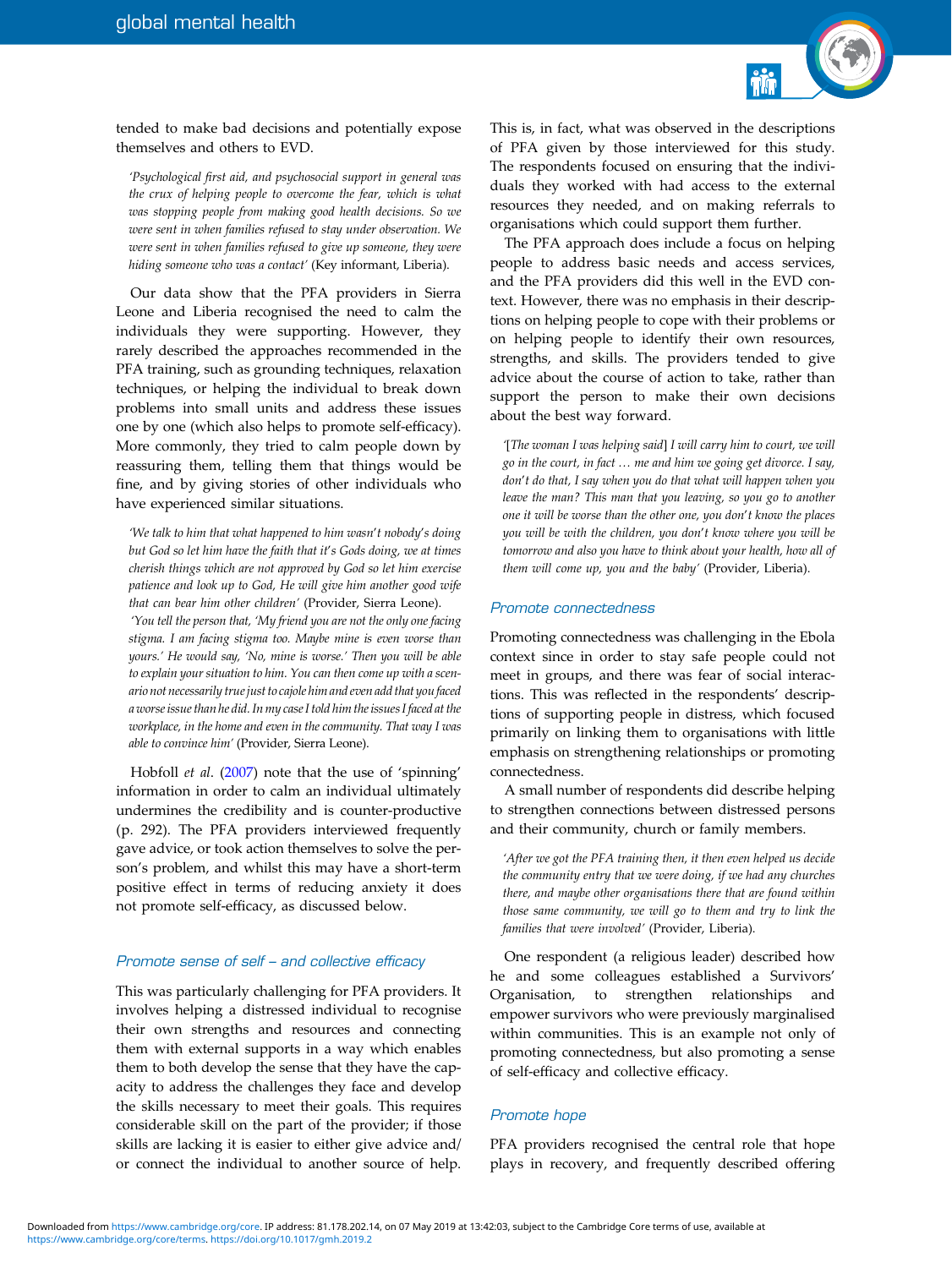encouragement and giving hope to people in distress. However, many of the examples given came close to offering reassurance and making false promises (e.g. everything will be fine), which are not advocated by the PFA approach, and can, in fact, be harmful. Most respondents saw promising that things will get better as an essential aspect of offering emotional support.

'There are things that might happen that makes a person think that it is the end of everything. You want the person to know that she or he should not see it as the end' (Provider, Sierra Leone).

# Factors contributing to effectiveness of PFA capacity-building

As already described, the difficulties in coordinating PFA training activities during the EVD outbreak made it challenging to control their quality, and they were often very short because people could not be removed from the response for long.

Interviews indicated that in some cases, supportive communication skills were not fully developed before people began offering PFA, and in others there was no clear grasp of the PFA approach itself. Some key informants described a challenge of ensuring that those trained in PFA understood the limits of what they were able to offer and did not start presenting themselves as 'counsellors' or 'psychotherapists'.

Our interviews with providers indicated that PFA was most appropriately used in acute crisis situations (e.g. when someone had lost family members to EVD), whilst a distorted version of PFA was more often used when people were responding to ongoing problematic situations. These examples often indicated a lack of understanding of the purpose and limitations of the approach, and perhaps also a lack of other skills to deal with difficult situations, in particular conflicts between individuals or groups.

'There was this time when a woman died who was a leader in the Bondo society. The women insisted on burying her in their traditional fashion. They attempted to do it. We intervened and I called my chairman and we went there and emphasised that even though this was our common tradition yet the existing laws at the time forbade that. So we told them and even though it was still challenging but in the end we prevailed and they complied' (Provider, Sierra Leone).

Supervision was extremely important, given the short PFA trainings offered and the low capacity of many of those who participated in the trainings, 'If there was something that I left out, he would come in and contribute some information and we will talk on it a little bit and continue afterwards' (Trainer, Sierra Leone). Where supervision was not possible, the PFA approach became diluted and confused.



'Places where we were not able to supervise, we heard absolutely different things and different ideas, which did not help the people. Actually, that was bad, yeah, that was not good' (Key informant, Liberia).

'Wherever you go they say a lot of trainings have been done …. But you find out that no supervision has been done nor evaluation has been done … some people come in and say they are doing PFA but … you ask a few questions and they cannot even understand and yet they say they have done PFA. So you realise the quality of PFA has been diluted because of lack of supervision, and lack of proper monitoring and evaluation of the process' (Key informant, Sierra Leone).

# **Discussion**

There is a general consensus that PFA provides a useful early intervention for crisis-affected people, alongside other essential mental health and psychosocial activities. In this paper, we have explored the ways in which PFA capacity was developed amongst nonspecialists during the EVD outbreak in Sierra Leone and Liberia, and the ways in which the approach was used subsequently. Our findings suggest that PFA is not the easily acquired framework which it has been presented as. There is an expectation that participants can acquire core empathic and supportive skills in a short time, and integrate these effectively with their existing attitudes, skills, and knowledge. There is also an expectation that they will use their cultural understanding to make sense of the new approach and assimilate it into their cultural context. At the same time, they are expected to recognise that there are certain elements of the PFA approach which should not be changed because these are consistent with evidence about effective support for people who are distressed (e.g. the Hobfoll et al. principles).

Our findings indicate that many of the ToTs in PFA during the EVD outbreak in Sierra Leone and Liberia did not meet the standards outlined by Baron ([2006](#page-11-0)). Respondents typically had little prior experience of MHPSS interventions and no experience of PFA. The ToTs were often short and rarely included content designed to develop training skills. As Baron notes, 'Trainers have nothing to train if they have not mastered something first' (p. 111). The process of hearing and understanding new information – which may conflict with existing beliefs, attitudes, and behaviours – takes time, and additional time is needed to integrate this new material into a personal frame of understanding in order to teach it to someone else. 'It becomes even more complicated when teaching someone how to do something new and then expecting him or her to teach the skill to someone else' (Baron, [2006](#page-11-0): 112). As a result, the PFA training delivered during the EVD outbreak was of variable quality. It has been noted by others that fidelity to the original PFA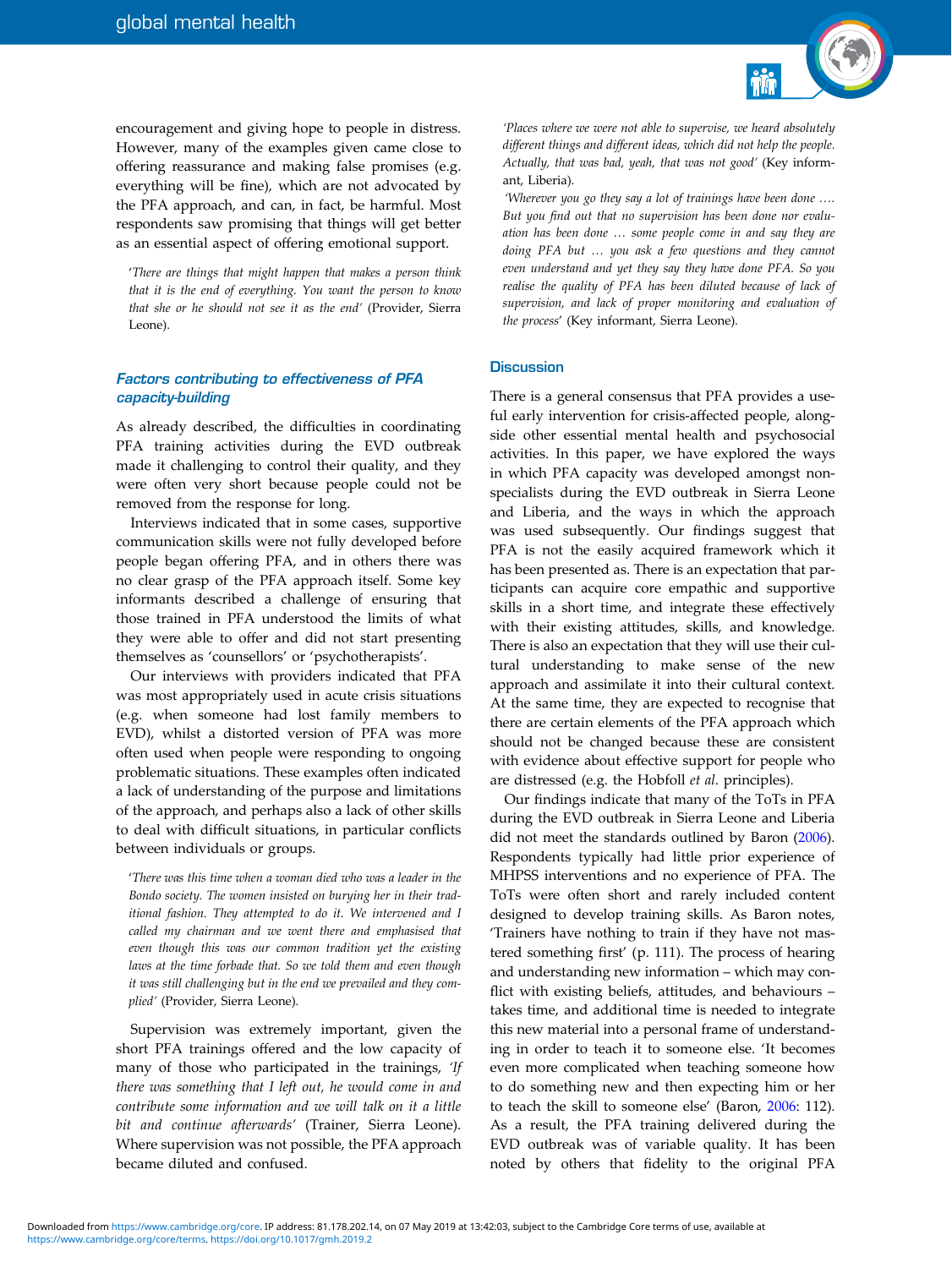

model has not always been maintained as it is scaled up and mainstreamed in emergency settings (Church of Sweden, [2018\)](#page-11-0).

PFA providers often described using only active listening when they talked about using the PFA approach. They had a good understanding of this element of the approach, but descriptions of actual responses to a person in distress were less consistent with the guidance in the PFA training or with the principles of effective interventions outlined by Hobfoll et al. [\(2007](#page-11-0)). It is likely to be difficult, or impossible, to change existing, life-long patterns of responding, which may be in line with cultural and social norms, in a 1-day training.

An empathic approach is central to PFA, and the assumption is that either most trainees already have this, or it can be developed relatively easily and quickly. When people combine new skills with existing attitudes and beliefs, without having an empathic approach, there is a danger they could become involved in situations they are ill-equipped to handle, and potentially do harm. For example, in Sierra Leone, it is common (and perhaps expected) that one would comfort a distressed person by promising that everything will be fine. This use of false reassurance 'ultimately undermines the credibility and is counterproductive' (Hobfoll et al., [2007:](#page-11-0) 292). Similarly, an attempt to solve a person's problem for them instead of promoting the sense that they have the capacity to cope with distressing events can undermine selfefficacy and ultimately hinder recovery. If a helper is able to empathise with a distressed person, it is possible during training for them to put themselves in the position of that person and understand how these normal responses can potentially be harmful. However, if they learn the new approach from the 'helper' perspective only, without being able to empathise with those being helped, then their existing responses may be less likely to change through a short training. This raises the possibility that they will perceive themselves as being more competent than they are and may attempt to help in situations which are beyond their capacities, potentially doing harm.

Empathic responses are influenced by many factors (Brunero et al., [2010\)](#page-11-0), but there is evidence that empathy can be taught to some extent (Teding van Berkhout & Malouff, [2016\)](#page-12-0). Studies of empathy training indicate that its effectiveness depends on it being truly experiential and involving all four components of behavioural skills training (instruction, modelling, practice, and feedback) (Teding van Berkhout & Malouff, [2016\)](#page-12-0). This means, for example, that every participant must both take part in a role-play and receive feedback on their performance since this is

where new concept formation and learning is achieved. Simply watching other participants take part in a role-play or demonstration, or participating in a role-play but not receiving personalised feedback, is likely to be less effective. However, when the time is short and numbers are large, as is often the case during an emergency, this is commonly what occurs. McLean et al. [\(2015](#page-11-0)) note that group training in the MHPSS sector often facilitates knowledge gain but is less effective in promoting skill building, even when role play and other participatory activities are included [also (e.g. Beidas & Kendall, [2010;](#page-11-0) Budosan, [2011\)](#page-11-0)]. A more effective approach, they found, was coaching individuals within the community, which offers greater opportunities for practice and feedback. Post-training supervision is an essential element of a successful capacity building approach; Fixsen et al. ([2005\)](#page-11-0) report that post-training supervision is one of the strongest predictors of behaviour change.

Some have noted that low-cost, widely scalable MHPSS interventions are sometimes 'valued over other interventions that are more resource intensive, but necessary to appropriately care for people in the situation' (Church of Sweden, [2018:](#page-11-0) 74). There are clear advantages to training non-specialists to provide psychosocial support during emergencies, and PFA, as outlined in manuals and training materials, has all the elements of an effective approach. However, the perception that it is a cheap and easy option has led to very short training programmes, with minimal follow-up support. The findings of this study indicate that a 1-day PFA training is unlikely to be sufficient for most non-specialists to provide effective, nonharmful psychosocial support, although it may be appropriate for people who already have good communication skills and high levels of empathy.

Participants in psychosocial training are often expected to change their attitudes and beliefs, as well as learn new skills, and the effort involved in this should not be underestimated (Baron, [2006](#page-11-0)). For those who are entirely new to the field, training on specific psychosocial approaches should be preceded by a general training on supportive communication skills. Psychosocial skills should be taught in groups small enough for every participant to have the opportunity to both practice the skills and receive feedback, and supervision and refresher training should be recognised as an essential part of the process. It is crucial to ensure the quality of ToTs, in the way outlined by Baron ([2006](#page-11-0)). In addition, efforts could usefully be made to contextualise the PFA training materials so that they are more appropriate for the setting in which they are to be used. In 2017 the Sierra Leone WHO mental health specialist, on behalf of the Ministry of Health and Sanitation, developed a PFA ToT manual which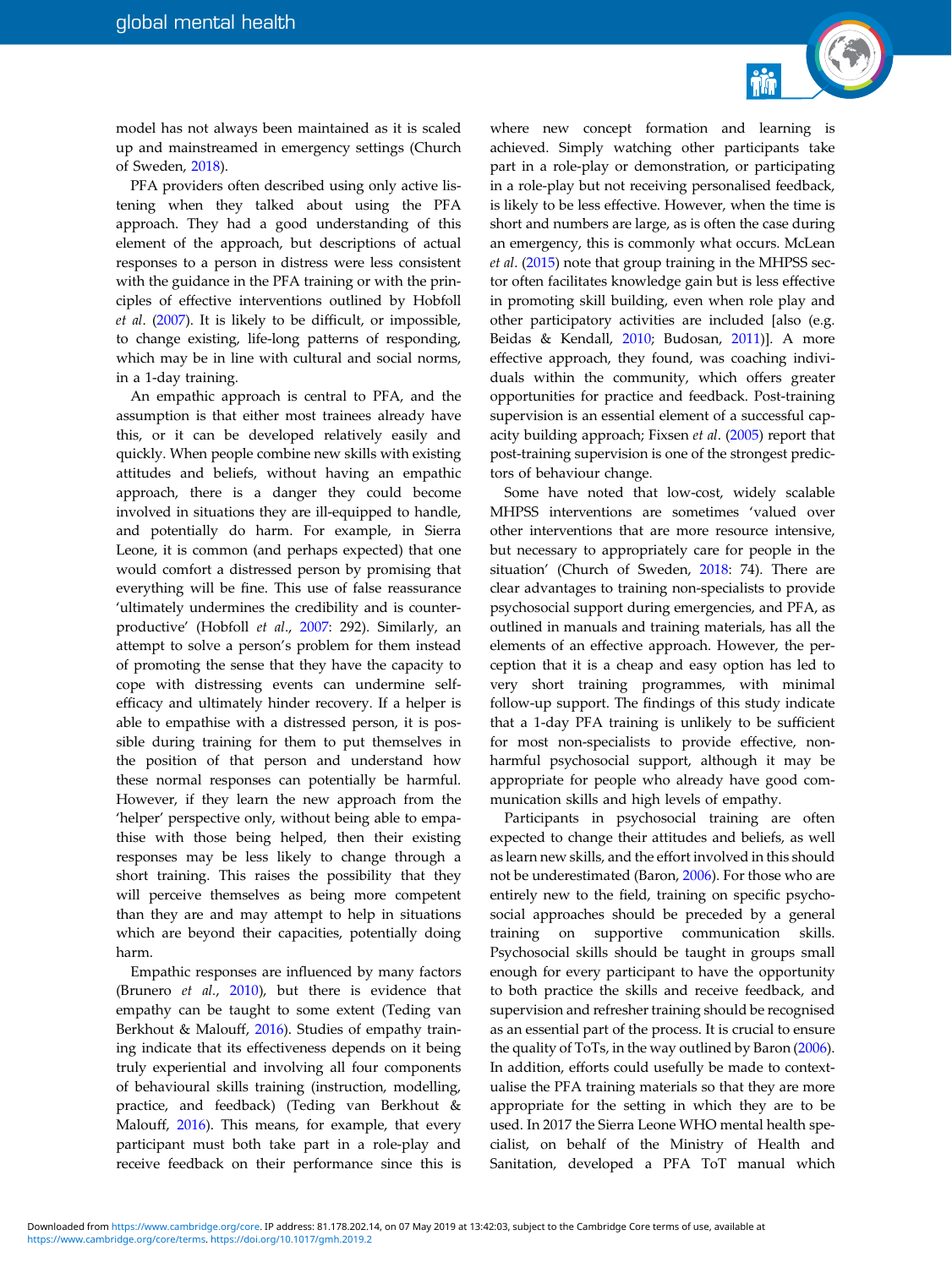<span id="page-11-0"></span>remained faithful to the PFA model but brought in additional elements necessary for health care providers in Sierra Leone to use the approach effectively. In emergencies, it can be challenging to make these adaptations, but a more context-specific PFA training is likely to lead to enhanced understanding and more effective use of the approach. These recommendations are in line with those put forward in a recent review of PFA (Church of Sweden, 2018), which notes a need to continue to develop innovative PFA resources and technologies, and to promote fidelity to the model with support to capacity building initiatives and dialogue among communities of practice, as well as development of guidance and support materials for both PFA ToTs and PFA orientations/trainings.

Whilst the training standards outlined here may be hard to maintain in emergency settings, this study indicates that attempting to offer psychosocial support through non-specialists without adequately investing in their learning is not likely to lead to the type of good, safe emotional and practical support we would hope to provide for those affected by crises.

# Acknowledgements

We are grateful to Janice Cooper, Marian Tankink, and Leslie Snider who provided valuable input on an earlier draft of this paper.

# Financial support

This work was supported by a grant from ELHRA as one of its R2HC projects.

## Conflict of interest

None.

# Ethical standards

The authors assert that all procedures contributing to this work comply with the ethical standards of the relevant national and institutional committees on human experimentation and with the Helsinki Declaration of 1975, as revised in 2008.

## **References**

- Baron N (2006). The 'TOT': a global approach for the training of trainers for psychosocial and mental health interventions in countries affected by war, violence and natural disasters. Intervention 4, 108–125.
- Beidas RS, Kendall PC (2010). Training therapists in evidence-based practice: a critical review of studies from a systems-contextual perspective. Clinical Psychology 17, 1–30.



- Bisson JI, Lewis C (2009). Systematic Review of Psychological First Aid. ([https://app.mhpss.net/resource/](https://app.mhpss.net/resource/systematic-review-of-psychological-first-aid/) [systematic-review-of-psychological-](https://app.mhpss.net/resource/systematic-review-of-psychological-first-aid/)first-aid/). Accessed 11 December 2017.
- Bisson J, Tavakoly B, (with contributions from the partners of The European Network for Traumatic Stress) (2008). The TENTS Guidelines for Psychosocial Care Following Disasters and Major Incidents. Cardiff University: Cardiff.
- Brunero S, Lamont S, Coates M (2010). A review of empathy education in nursing. Nursing Inquiry 17, 64–73.
- Budosan B (2011). Mental health training of primary health care workers: case reports from Sri Lanka, Pakistan and Jordan. Intervention 9, 125–136.
- CDC. (2016). [\(https://www.cdc.gov/vhf/ebola/outbreaks/](https://www.cdc.gov/vhf/ebola/outbreaks/2014-west-africa/case-counts.html) [2014-west-africa/case-counts.html](https://www.cdc.gov/vhf/ebola/outbreaks/2014-west-africa/case-counts.html)). Accessed 3 January 2018.

Church of Sweden. (2018). Psychological First Aid: Five Year Retrospective (2011–2016) Uppsala: Church of Sweden. [\(https://www.svenskakyrkan.se/internationelltarbete/](https://www.svenskakyrkan.se/internationelltarbete/reports-policy-documents--and-positions-on-church-of-swedens-international-work) reports-policy-documents–[and-positions-on-church-of](https://www.svenskakyrkan.se/internationelltarbete/reports-policy-documents--and-positions-on-church-of-swedens-international-work)[swedens-international-work\)](https://www.svenskakyrkan.se/internationelltarbete/reports-policy-documents--and-positions-on-church-of-swedens-international-work). Accessed 16 March 2018.

- Fixsen DL, Naoom SF, Blasé KA, Friedman RM, Wallace F (2005). Implementation Research: A Synthesis of the Literature. University of South Florida, Louis de la Parte Florida Mental Health Institute, The National Implementation Research Network: Tampa, FL.
- Haruf W, Bowes J, Sura NDP, Allden K (2015). Community-based mental health and psychosocial assistance. In Trauma and Recovery on War's Border: A Guide for Global Health Workers, pp. 85–108 (ed. K. Allden and N. Murakami), Dartmouth College Press: Dartmouth.
- Hobfoll SE, Watson P, Bell CC, Bryant RA, Brymer MJ, Friedman MJ, Friedman M, Gersons BPR, de Jong JTVM, Layne CM, Maguen S, Neria Y, Norwood AE, Pynoos RS, Reissman D, Ruzek AYS, Solomon Z, Steinberg AM, Ursana RJ (2007). Five essential elements of immediate and mid-term mass trauma intervention: empirical evidence. Psychiatry 70, 283–315.
- IASC Reference Group for Mental Health and Psychosocial Support in Emergency Settings. (2012). Who is Where, When, Doing What (4Ws) in Mental Health and Psychosocial Support: Manual with Activity Codes. IASC: Geneva.
- McLean KE, Kaiser BN, Hagaman AK, Wagenaar BH, Therosme TP, Kohrt BA (2015). Task sharing in rural Haiti: qualitative assessment of a brief, structured training with and without apprenticeship supervision for community health workers. Intervention 13, 135–155.
- Mendenhall E, De Silva MJ, Hanlon C, Petersen I, Shidhaye R, Jordans M, Luitel N, Ssebunnya J, Fekadu A, Patel V, Tomlinson M, Lund C (2014). Acceptability and feasibility of using non-specialist health workers to deliver mental health care: stakeholder perceptions from the PRIME district sites in Ethiopia, India, Nepal, South Africa, and Uganda. Social Science and Medicine 118, 33–42.
- O'Hanlon KP, Budosan B (2015). Access to community-based mental healthcare and psychosocial support within a disaster context. BJPsych International 12, 44–347.
- Schulz JM, Forbes D (2013). Psychological first Aid: rapid proliferation and the search for evidence. Disaster Health 1, 1–10.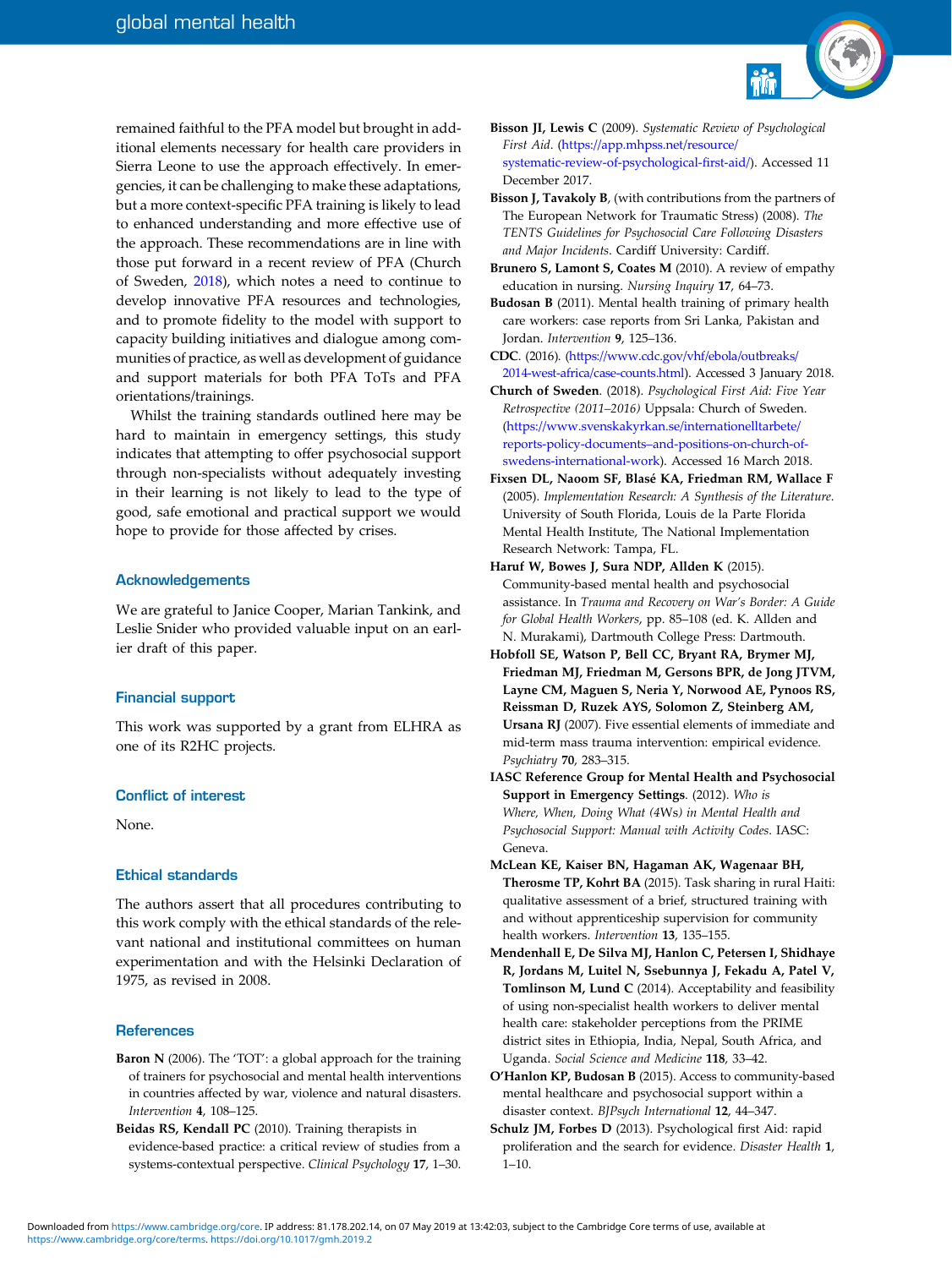

- <span id="page-12-0"></span>Singla DR, Kohrt BA, Murray LK, Anand A, Chorpita BF, Patel V (2017). Psychological treatments for the world: lessons from Low- and middle-income countries. Annual Review of Clinical Psychology 13, 149–181.
- Teding van Berkhout E, Malouff JM (2016). The efficacy of empathy training: a meta-analysis of randomized controlled trials. Journal of Counseling Psychology 63, 32–41.
- World Health Organization, CBM, World Vision International and UNICEF (2014). Psychological First aid During Ebola Virus Disease Outbreaks. WHO: Geneva.
- World Health Organization, War Trauma Foundation and World Vision International (2011). Psychological First Aid: Guide for Fieldworkers. WHO: Geneva.

# Appendix 1 Interview schedule for trainers

Go through informed consent processes (see separate sheet)

# Background information

Ask the interviewee for the following information:

- County they were based in during the period of interest
- Whether they worked in a primarily urban or rural setting
- Number of years they have been in practice
- Profession/position

Also record the interviewee's gender.

# Factual information

- (1) What previous MHPSS training had you taken part in before you were trained in PFA?
- (2) What was your role when you were selected for the PFA ToT?
- (3) Had you ever used PFA yourself before you were trained as a trainer?
- (4) When did you do the PFA ToT? Who trained you? (organisation) How long was the training?
- (5) What supervision or support did you receive afterwards, as you began to roll out the training to others?
- (6) What refresher training did you receive?
- (7) How many trainings did you deliver? To which groups of people? Over what period of time?

# Fidelity to the model

- (8) How long were the training sessions you delivered?
- (9) What materials did you use to deliver the training?
- (10) How did you feel about the training materials you used? [Explore what was helpful about them, what was not helpful]
- (11) Did you have access to the full version of the PFA facilitation manual? [Either hard copy, soft copy, or just the internet link so they could access it]

(12) Did you make any modifications to the materials? Did you adapt the materials for use with different types of participants? If so, what adaptations did you make? [For example, different case scenarios for role plays or illustration purposes]

# Reflections on the ToT model used

- (13) Why do you think you were selected for the ToT?
- (14) How did you feel about the ToT? [Probe: what was good about it? What was challenging about it? How confident did you feel to deliver PFA training by the time it finished?]
- (15) How did you feel about the supervision or support received after the ToT (if any)? Was it helpful? What would have made it more helpful?

If did not receive: How did you feel about the lack of supervision? What kind of support would have helped you to feel more confident/comfortable?

(16) How did you feel about the refresher trainings you received (if any)? What did they add to the training you had already received?

If did not receive: Do you think refresher training would have been helpful? Why? How long after the first ToT should it have taken place?

# Reflections on the roll-out process

- (17) Who selected the people who should be trained? Why were these groups/individuals selected? Do you think the selection was done in the right way? Would you select people differently for the training if you did it again? What criteria would you use to select people for PFA training?
- (18) What do you think about the way your organisation planned to get the PFA training to reach to the people? [What was good about it? What was not so good about it?]
- (19) What were the good parts of your experience in conducting this training?
	- (a) Which elements of PFA did you find it easy to train people in?
- (20) How did the people you trained benefit from the PFA training?
- (21) What challenges did you experience in conducting this training? Were you able to address these challenges?
	- (a) Which elements of PFA did you find it difficult to train people in?
- (22) What challenges did the participants experience in developing the skills and using them in practice?
- (23) What do you think about the timing of the training?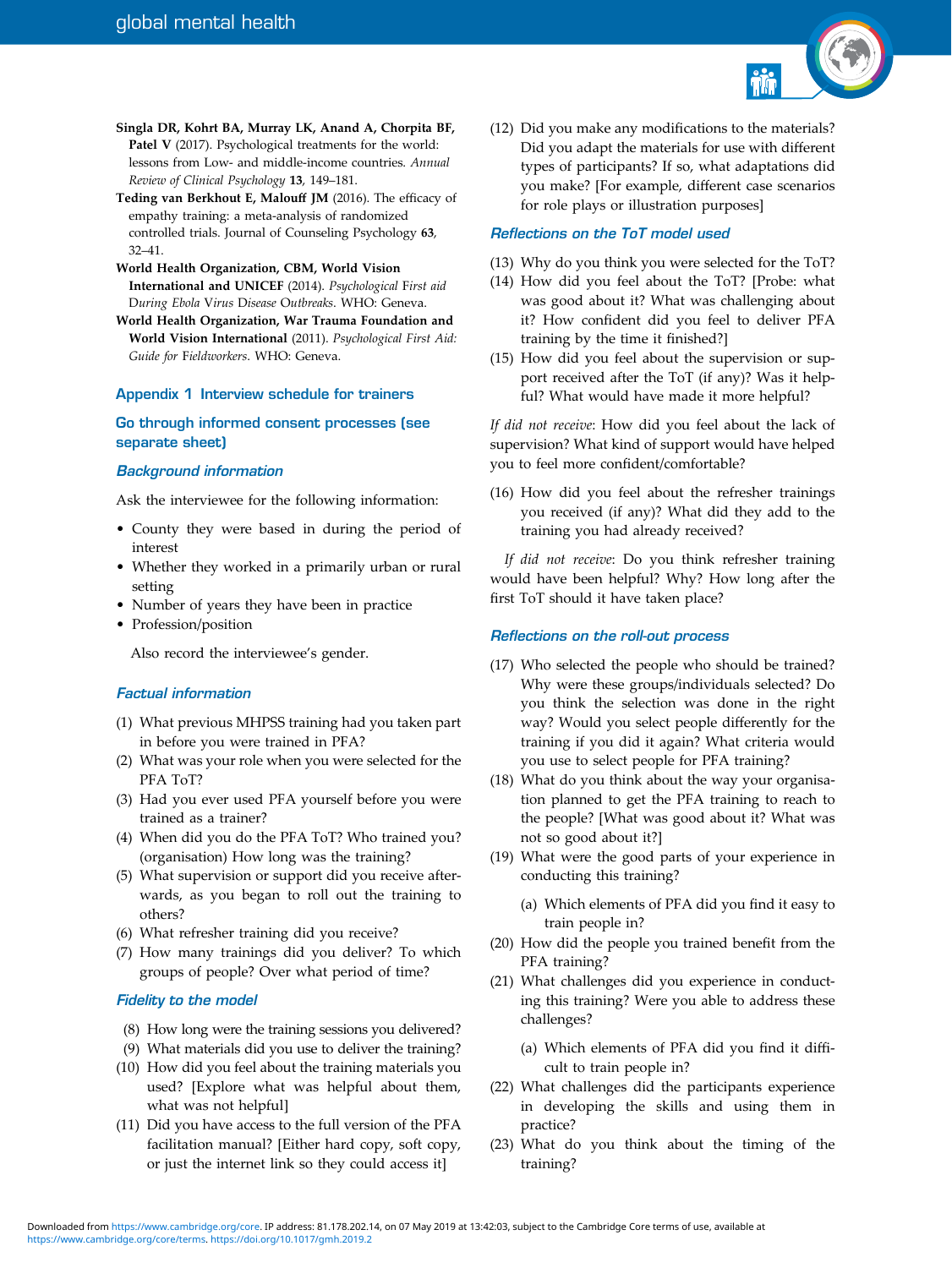

- (a) What were some of the challenges in doing the training during the time of Ebola?
- (24) Were you able to provide follow-up support to those you trained?
- (25) If you were going to plan a series of PFA trainings in the future, what would you do differently?
- (26) If we were going to roll out PFA training in another country similar to Sierra Leone, what advice would you give us?

# **Optional**

If there is time, go through 'fidelity checklist' with the PFA trainer to find out what they were able to cover and what they were not. Discuss constraints on including certain elements of the training – whether decisions about what to include were based on time, relevance of material or other factors.

# **Close**

(27) I've asked all the questions I have. Is there anything you would like to add before we close?

Thank the participant for their time, and close the interview.

# Appendix 2 Interview schedule for PFA providers

Go through INFORMED CONSENT processes (see separate sheet)

# Background information:

Ask the interviewee for the following information:

- County they were based in during the period of interest
- Whether they worked in a primarily urban or rural setting
- Number of years they have been in practice
- Profession/position

Also, record the interviewee's gender.

# Factual information

- (1) What training had you taken part in before you were trained in PFA? [Including basic training]
- (2) What was your position when you were selected for the PFA training?
- (3) When did you participate in the PFA training? Who trained you (organisation)? How long was the training?
- (4) What materials and training methods did they use? Did you get any materials to take away after the training?
- (5) What supervision and support did you receive as you started to use the PFA approach? [Ask about peer supervision as well]

(6) What refresher training did you receive? How long after your initial training did this take place?

# Reflections on the PFA training

- (7) What challenges were you experiencing in your work before you did the PFA training? [If any]
- (8) To what extent did the PFA training help you to address those challenges?
- (9) Why do you think you were selected for the training?
- (10) How did you feel about the training workshop?
	- (a) What was good about it? What was challenging about it?What would have made it better?
	- (b) Did you enjoy the training?
	- (c) How did you find the training methods? What was helpful? What was less helpful?
	- (d) What do you think about the timing of the training?
	- (e) How confident did you feel to use the PFA approach by the time the training finished?
- (11) What would you change about the training, if you were going to recommend for people planning to deliver it in the future?
- (12) How did you feel about the supervision or support received after the training (if any – including peer supervision)? Was it helpful? What would have made it more helpful?

If did not receive: Do you think supervision or support would have been helpful? Why?

(13) How did you feel about the refresher trainings you received (if any)? What did they add to the training you had already received?

If did not receive: Do you think refresher training would have been helpful? Why? How long after the first training should it have taken place?

# Reflections on using the PFA skills after the training

(14) After the training, have you been using the PFA skills in your work?

If  $no$  – why not? [Discuss reasons] Have you used the skills outside work?

If yes – [ask the questions below]

- (15) How did PFA fit within your role? In what context were you able to use the PFA skills?
- (16) After the training, did you find that relationships in your work team changed?
- (17) How did the training help you? [Explore what specific elements the interviewee experienced as helpful, and how they helped her/him. Get examples of how they were helpful, if possible.]